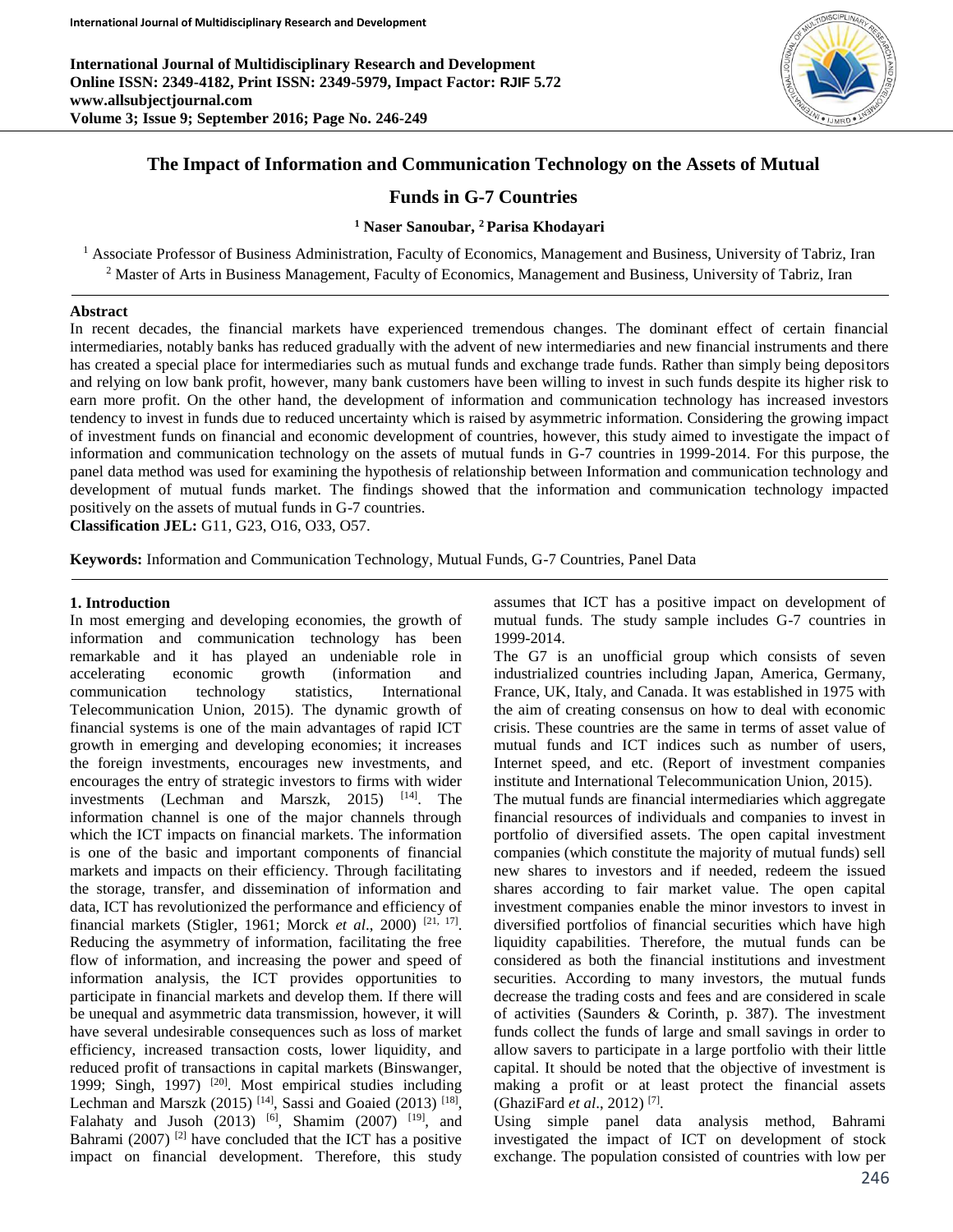capita income including Argentina, South Africa, Brazil, Peru, Thailand, China, Sri Lanka, Philippines, Malaysia, India, and Iran. The findings showed that all ICT development indices including fixed and mobile phone penetration rate, number of Internet users, and number of personal computers impacted significantly on stock exchange development indices including activity ratio, liquidity ratio, and the number of listed companies in stock.

Andrianaivo and Kpodar examined the relationship between ICT and economic growth in Africa over the period 1988- 2007. The findings show that there was positive correlation between financial growth and information and communication technology indices including number of fixed and mobile subscriptions.

However, this study aims to investigate the impact of information and communication technology on the assets of mutual funds in G-7 countries. For this purpose, the expenditure of ICT (% of GDP), number of Internet users, fixed broadband subscriptions, fixed telephone subscriptions, and mobile phone subscriptions are considered as ICT selected indices. The impact of each of these indices on mutual funds' assets in G7 countries over the period 1999-2014 is examined. Therefore, this study tries to answer the following question:

How the information and communication technology impacts on asset growth of mutual funds in G7 countries?

#### **2. Methodology**

According to Lechman and Marszk study  $(2015)$ <sup>[14]</sup>, the following panel data model was used to investigate the relationship between Information and communication technology and mutual funds' assets:

$$
LnAUM_{it} = \alpha + \beta_0 LnICT_{it} + \beta_1 LnMC_{it} + U_i + V_{it}
$$

Where,  $\text{LnAW}_{it}$  represents the logarithm of mutual funds' assets value in country i and year t;  $LnICT<sub>it</sub>$  represents the logarithm of information and communication technology in country i and year t for which the indices including number of Internet users, fixed broadband subscriptions, mobile phone subscriptions, fixed telephone subscriptions, and ICT expenditure (% of GDP) are used;  $LMC_{it}$  Represents the logarithm of stock market value in country i and year t. The  $\alpha$ ,  $U_i$ , and  $V_i$  represent intercept, group-specific fixed effects, and equation error, respectively. According to studies of Lechman and Marszk  $(2015)$  <sup>[14]</sup>, there are other indices such as stock market value (% of GDP), characteristics of funds manager (intelligence, education, professional training, gender, experience, timing ability, stock selection, and risk taking), investors' financial information, culture of countries, and etc. which may impact on mutual funds' assets. Except the stock market value, however, other indices are qualitative and their data cannot be collected in sample countries; therefore, there are not mentioned in the model.

In this study, the mutual funds is dependent variable and the independent variables include ICT expenditure, number of Internet users, fixed broadband subscriptions, mobile phone subscriptions, fixed telephone subscriptions, and stock market value (% of GDP).

### **3. Findings**

#### **Testing the statics of variables**

The statics tests are important tests which estimate the regression with reliable coefficient. The statics test are used to prevent fictitious regression (Baltagi, 2005; Maddala, 1999)<sup>[3,]</sup> <sup>15]</sup>. The results of statics tests on research variables in G7 countries are presented in Table 1.

| <b>Table 1:</b> Results of unit root tests |  |
|--------------------------------------------|--|
|--------------------------------------------|--|

| <b>Variables</b> | ADF    | <b>PP Fisher</b> | LLC    |
|------------------|--------|------------------|--------|
| LOG(AUM)         | 0.9980 | 0.9990           | 0.9980 |
| LOG(SCM)         | 0.7344 | 0.5570           | 0.1699 |
| LOG(IU)          | 1.000  | 1.000            | 1.000  |
| LOG(MOB)         | 0.9879 | 1.000            | 0.9850 |
| LOG(FBS)         | 0.8375 | 0.9803           | 0.6070 |
| LOG(PHONE)       | 0.0000 | 0.0000           | 0.0000 |
| LOG(EXPEN)       | 0.9998 | 0.9999           | 0.8222 |

The existence of unit root is the null hypothesis of statics tests. According to above table, this assumption is rejected only for variable PHONE. The rejection of null hypothesis is the deciding criterion in all three tests. According to table 2, other variables are static based on the statistics of these tests. Therefore, the static PHONE in level (cointegration in level I (0)) and variables AUM, CM, EXPEN, MOB, IU, and FBS are accumulated at first order.

**Table 2:** Results of unit root tests (one time differencing)

| <b>Variables</b> | ADF    | <b>PP Fisher</b> | LLC    |
|------------------|--------|------------------|--------|
| DLOG(AUM)        | 0.0000 | 0.0000           | 0.0000 |
| DLOG(CM)         | 0.0000 | 0.0000           | 0.0000 |
| DLOG(IU)         | 0.0000 | 0.0000           | 0.0000 |
| DLOG(MOB)        | 0.0000 | 0.0000           | 0.0000 |
| DLOG(FBS)        | 0.0000 | 0.0000           | 0.0000 |
| DLOG(EXPEN)      | 0.0000 | 0.0000           | 0.0000 |

## **Cao cointegration test**

Most economic time series variables tend to move in same direction; this is due to a common trend which is seen in most of them. Generally, the economic variables which their statistics features such as mean and variance are a function of time are called non-stationary variables. The estimation of regression model using non-stationary variables is called false regression, because the reference to results of such a model will lead to misleading results. The differencing and using the difference of variables in the model is one way to avoid false regression. However, such a model does not provide any data on long-term relationships among variables. In this situation, the co-integration methods may be used to estimate the model based on variable levels (Cao, 1999). The results of statics test of variables shows that the non-stationary variables have become stationary with one differencing; so, the co-integration of variables needs to be examined. According to output of EVIEWS8 software: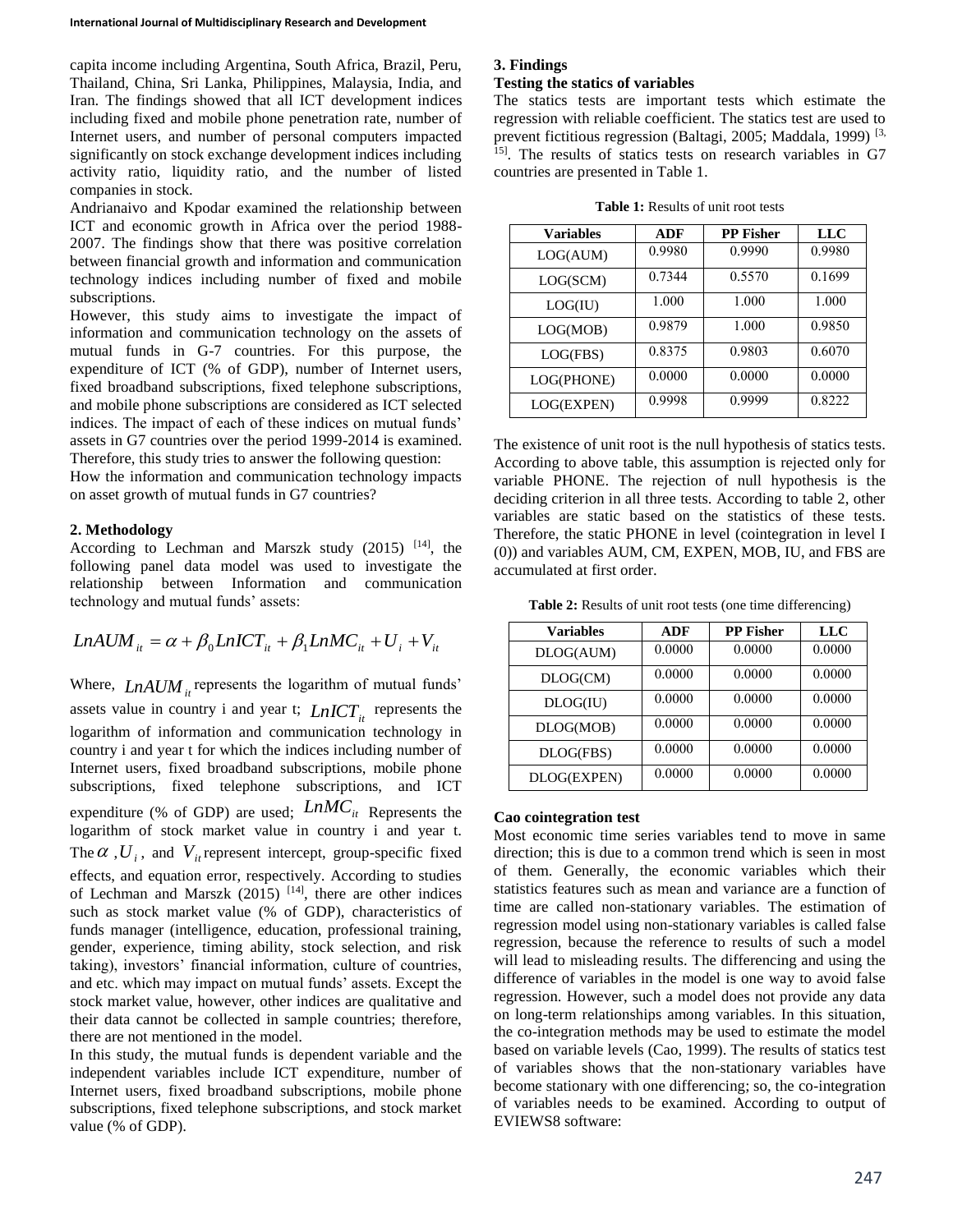**Table 3:** Cao's co-integration test results

|          | t-statistics | <b>P-Value</b> |
|----------|--------------|----------------|
| G7 Group | $-2.547945$  |                |

According to above table, the cointegration or long run relationship between non-stationary variables is accepted. According to Cao test results, therefore, it can be said that although some variables are stationary at level (1) I, they are cointegarted at level zero; the mentioned regressions are not false.

### **Group effect significance test**

Before the model estimation, the necessary tests should be conducted to examine the homogeneity of countries to determine whether the method of panel data may be used to estimate the model? For this purpose, the group effect significance test is conducted with null hypothesis (Studied countries are homogeneous) and alternative hypothesis (Studied countries are not homogeneous). Using STATA 12 and EXCEL 2013 Software, the F-test statistics was used in this test. The panel data method is used in the case of rejection of null hypothesis; otherwise, the model may be estimated by integrated ordinary least squares method (Katos and *et al*, 2000) [12] .

**Table 4:** Results of F Limer test

| <b>F</b> Limer statistics |               | Value P-Value | <b>Result</b> |
|---------------------------|---------------|---------------|---------------|
| Group G-7                 | 274.34 0.0000 |               | Panel data    |

## **Choosing constant and random effects**

After confirmation of using panel data, Hausman Test (1980) is used to choose from random and fixed effects (Gujarati, 2003). The results are given in Table 5.

**Table 5:** Hausman test results

| Hausman test statistics $(x^2)$   Value   P-Value |       | Result                                |
|---------------------------------------------------|-------|---------------------------------------|
| Group G-7                                         | 89.23 | $\vert 0.0000 \vert$ Constant effects |

#### **Heterogeneity of variance test**

The fixed variance of errors is one of the assumptions of regression equation and is known as assumption of homogeneity of variances. If the variance of errors will not be constant, it will be said that there is heterogeneity of variance (Abbasinejad,  $2005$ )<sup>[1]</sup>. The likelihood ratio test is one of the tests to determine the heterogeneity of variance. The results of likelihood ratio test (LR) is presented in Table 6.

**Table 6:** Results of likelihood ratio test

| LR statistics   Value   P-Value |  | <b>Result</b>             |
|---------------------------------|--|---------------------------|
| Group G-7   151.13   $0.0000$   |  | Heterogeneity of variance |

#### **Autocorrelation test**

Another assumption of linear regression model is zero covariance between error components over time (or crosssectional for data types). In other words, according to this assumption, the errors are not related to each other. If the

errors are not uncorrelated, they are autocorrelated. Therefore, this assumption needs to be tested. The Wooldridge test is one of the tests to examine the independence of errors (Wooldridge, 2010). The Wooldridge test results are provided in Table 7.

**Table 7:** Wooldridge test results

| Wooldridge<br>test statistics<br>F | Value  | р.<br>Value | <b>Result</b>            |
|------------------------------------|--------|-------------|--------------------------|
| Group G-7                          | 38.133 | 0.0008      | There is autocorrelation |

#### **4. Results of estimating the model with FGLS method**

In general, it can be said that by inverse weighting of variance to variables, the GLS method underweights the observations with more dispersion and overweight the observations with less dispersion (Mohammadzadeh, 2013). Since the research model has heterogeneity of variance and autocorrelation, therefore, the feasible generalized least squares method (FGLS) is used to solve this problem. The results of model estimation are provided in table below.

**Table 8:** FGLS method

| <b>Variables</b>   | <b>Coefficients</b> | <b>Statistics t</b> | <b>Probability</b> |
|--------------------|---------------------|---------------------|--------------------|
| LOG(SCM)           | 1.1492              | 5.07                | 0.000              |
| LOG(IU)            | $-1.6767$           | $-3.03$             | 0.003              |
| LOG(MOB)           | .3499               | 0.90                | 0.372              |
| LOG(FBS)           | 0.5101              | 3.60                | 0.001              |
| LOG(PHONE)         | 0.8660              | 1.33                | 0.187              |
| LOG(EXPEN)         | 2.3193              | 2.17                | 0.033              |
| $\boldsymbol{R}^2$ |                     | .4612               |                    |

According to above table, the probability value of IU, FBS, SCM, and EXPEN is less than 0.05. Therefore, it can be concluded that these variables will impact significantly on growth of assets in mutual funds in long-term. In the longterm, however, the ratio of asset value in mutual funds to stock market value is equal to 1.1492; this indicates that 1 percent increase in value of stock market increases 1.1492 percent the assets of mutual funds. According to these results, the positive impact of stock market value on mutual funds' assets growth in long-term is confirmed. Also, in long-term, the ratio of mutual funds' assets value equal to ICT expenditure is equal to 2.3193; this indicates that 1 percent increase in ICT expenditure increases 2.3193 percent the assets of mutual funds. According to these results, the positive impact of ICT expenditure on mutual funds' assets growth in long-term is confirmed. The mobile and fixed telephone subscriptions have positive and non-significant impact on mutual funds' assets.

## **5. Discussion and conclusion**

Using feasible generalized least squares method, this study investigated the impact of ICT on growth of mutual funds' assets in G7 countries during 1999-2014. It was found that the number of mobile phone, fixed telephone, fixed broadband, and ICT expenditure have a positive impact on growth of mutual funds' assets in G7 countries. However, the number of mobile and fixed phone subscribers had no significant impact